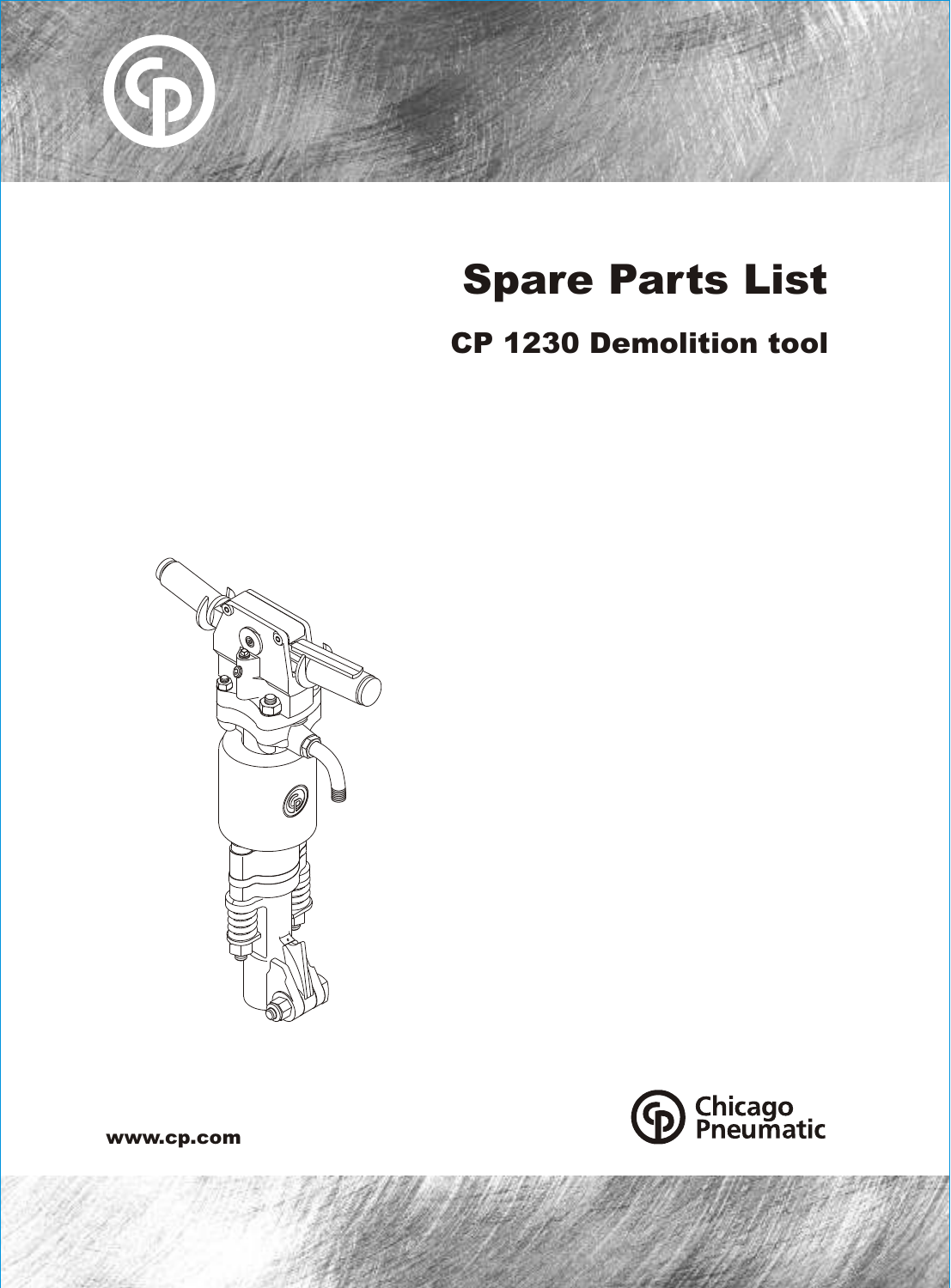#### **2005-09 No. 9800 0530 01**

© <sub>Copyright</sub><br>Stockholm, Sweden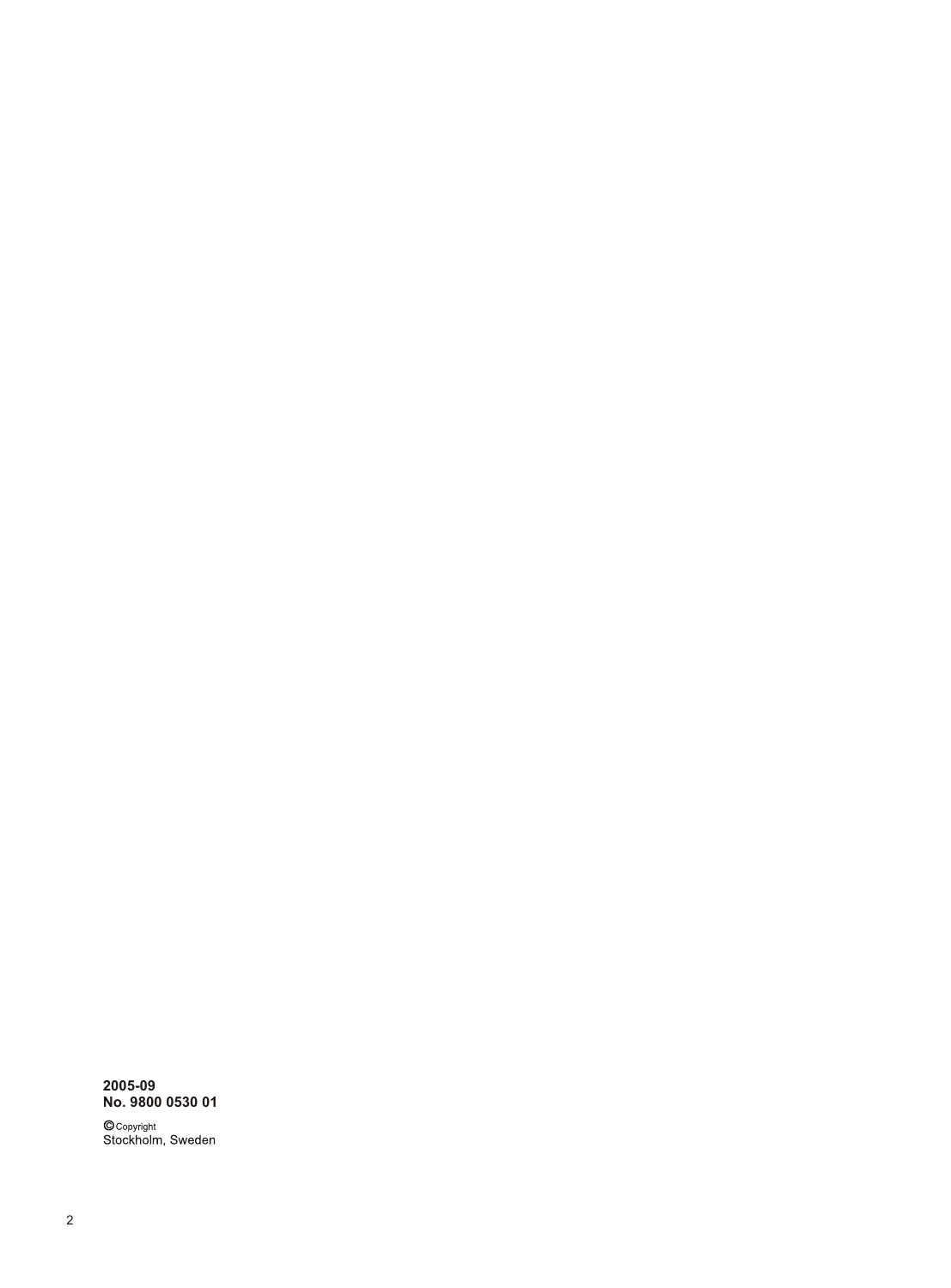| <b>Contents</b> | <b>Pages</b> |
|-----------------|--------------|
|                 |              |
|                 |              |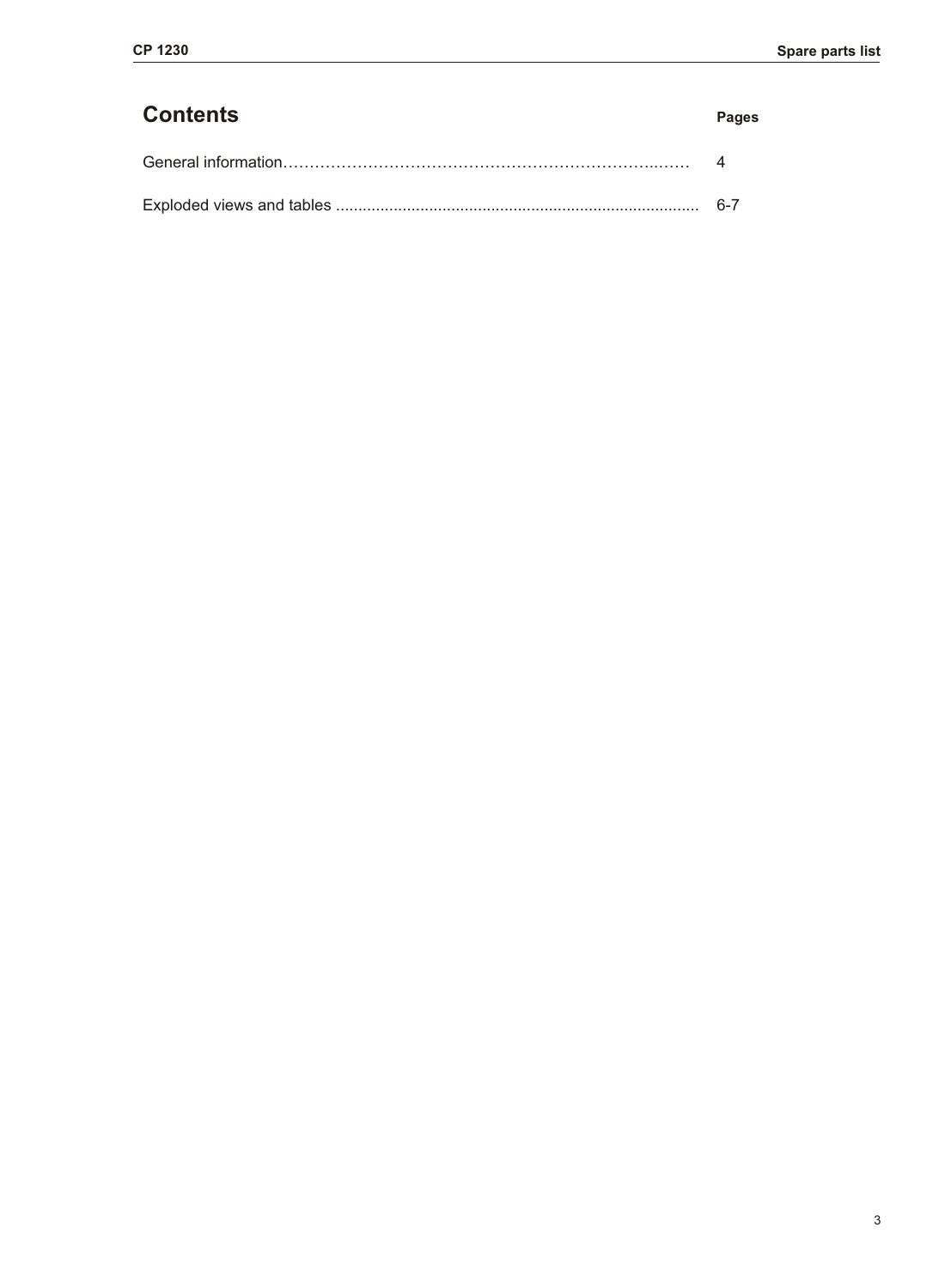## **GENERAL INFORMATION**

Welcome! Protect your investment in the world's finest air tools. Use genuine CP replacement parts.

The purchase of replacement parts for your CP tools deserves the same good judgment that resulted in the buying of the tools themselves. Each genuine CP part is made from carefully selected and inspected material, subjected to sophisticated machinery and finishing processes and heat-treated to produce just the right combination of hardness, ductility and impact resistance for its intended use. All parts are manufactured concurrently with those used in production tools, and are identical to them. The use of parts other than genuine CP replacement parts can lead to substandard performance, early failure, possible damage of other parts and, in some instances, unsafe conditions.

To reduce the risk of injury, read and understand the Operating Instructions manual and the percussion tool safety instructions before operating the tool.

CP 1230 is a pneumatic tool designed to deliver the power and durability necessary for a variety of construction and plant maintenance work such as breaking heavy concrete, reinforced concrete, frozen ground, macadam, boulders and pavement. It has a four- bolt back head design.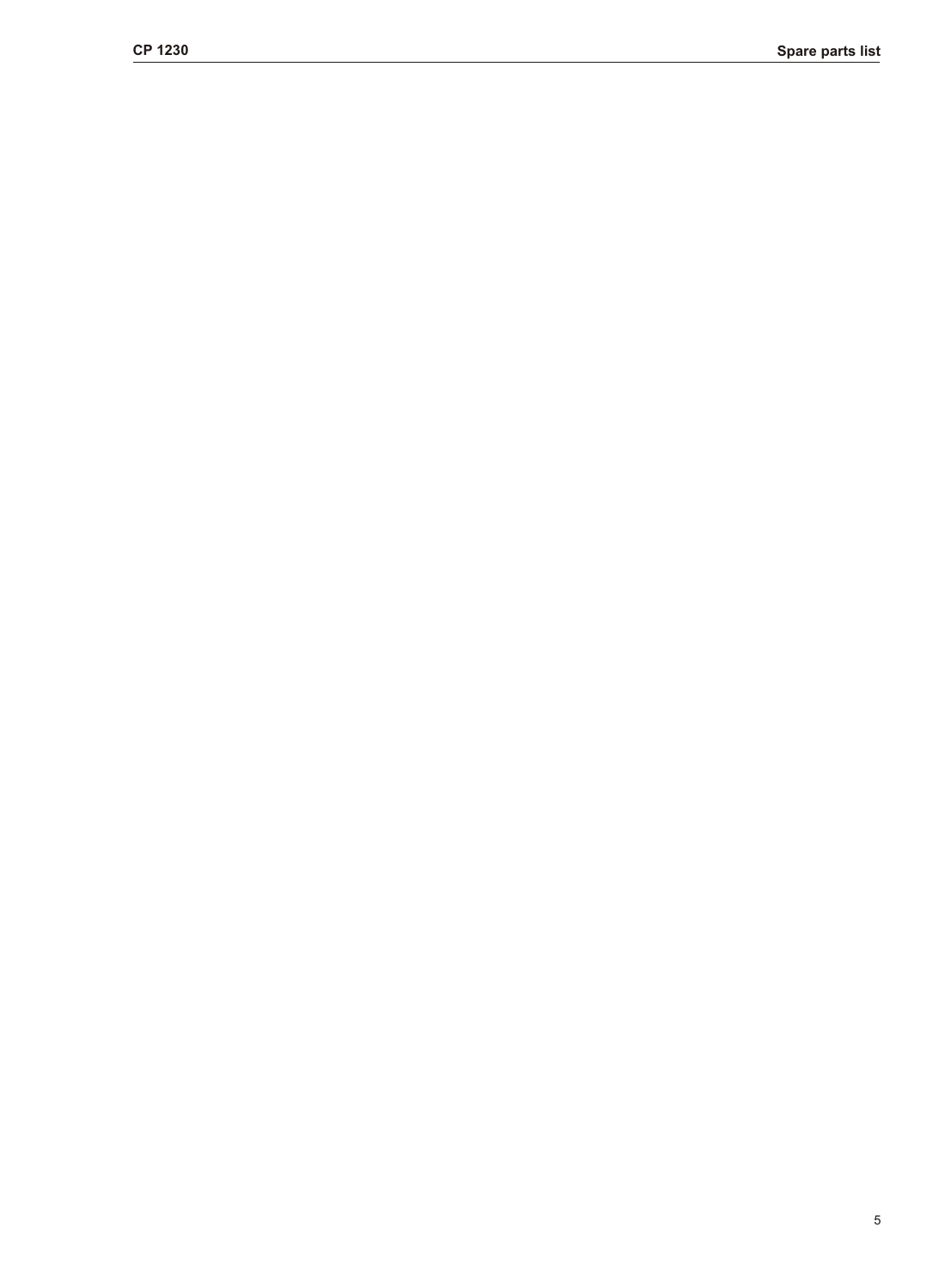### **EXPLODED VIEW OF CP 1230 S & VRS**

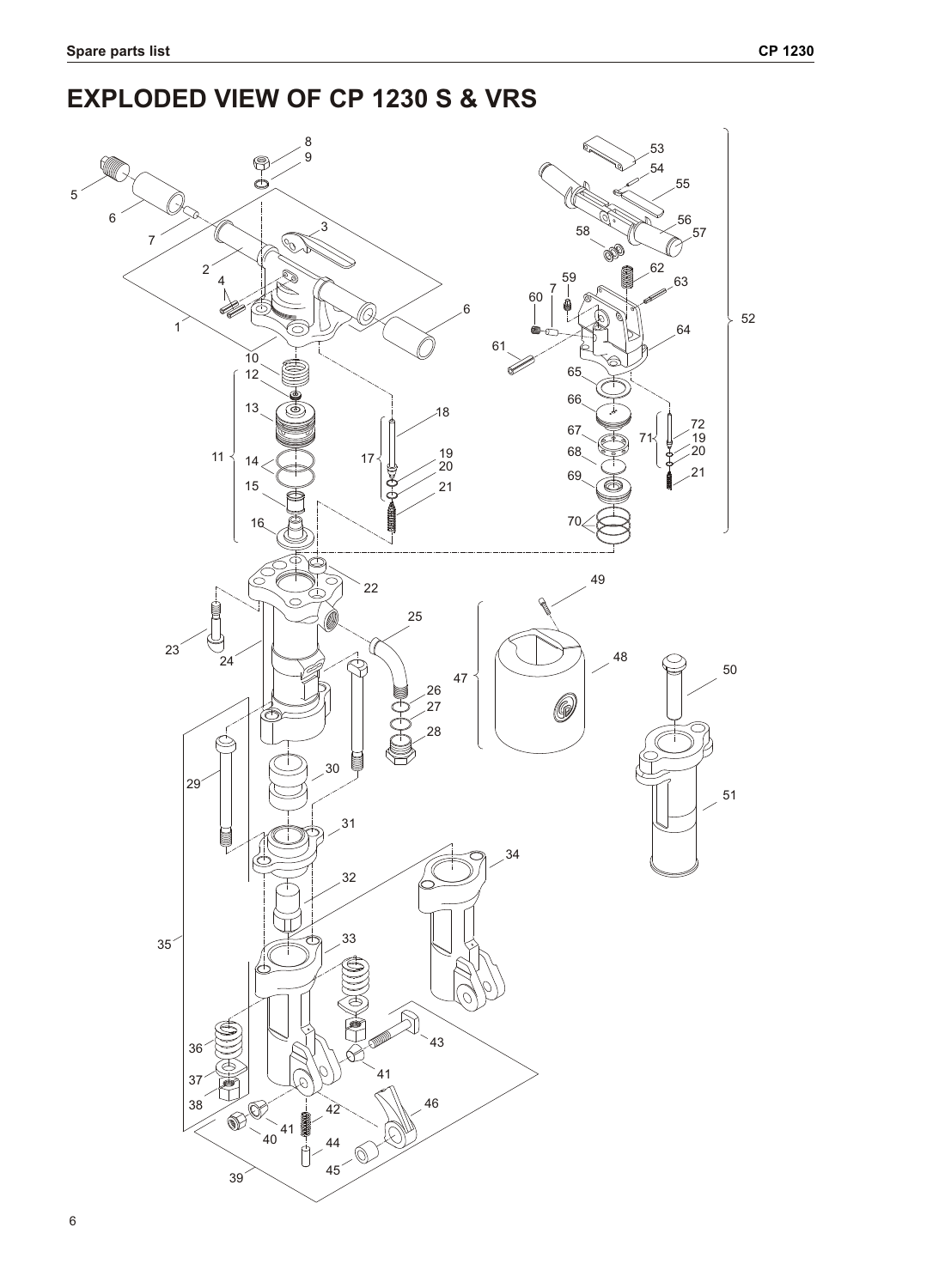| Ref. No.          | <b>Ordering No.</b> | Qty.                    | <b>Description</b>                                                   |
|-------------------|---------------------|-------------------------|----------------------------------------------------------------------|
| 1                 | F815390             | 1                       | Backhead assembly (Includes item No. 2, 3, 4 & 5)                    |
| 2                 |                     | 1                       | <b>Backhead</b>                                                      |
| 3                 | F814725             | 1                       | Lever - Throttle                                                     |
| 4                 | R133433             | 2                       | Pin - Spirol                                                         |
| 5                 | R075031             | 1                       | Plug - Oil                                                           |
| 6                 | F816345             | 2                       | Grip - Rubber                                                        |
| 7<br>8            | C036901<br>R006131  | 1<br>4                  | Plug - Oil regulator<br>Nut - Hex.                                   |
| 9                 | P006239             | 4                       | Lock washer                                                          |
| 10                | R047961             | 1                       | Spring - Valve case                                                  |
| 11                | R <sub>122157</sub> | 1                       | Valve case assembly (Includes item No. 12, 13, 14, 15 & 16)          |
| $12 \overline{ }$ | P009876             | 1                       | Plug - Pipe                                                          |
| 13                | R047958             | 1                       | Case - Valve                                                         |
| 14                | R049854             | 2                       | O-ring                                                               |
| 15                | R047959             | 1                       | Valve                                                                |
| 16                | R047960             | 1<br>1                  | Lid - Valve case                                                     |
| 17<br>18          | R092894             | 1                       | Valve - Throttle (Includes item No. 18, 19 & 20)<br>Valve - Throttle |
| 19                | R098368             | 1                       | Seal - Throttle valve                                                |
| 20                | R098369             | 1                       | Ring - Valve seal retaining                                          |
| 21                | R005717             | 1                       | Spring - Throttle valve                                              |
| 22                | R047965             | 1                       | Seal - Cylinder                                                      |
| 23                | R047962             | 4                       | Bolt - Backhead                                                      |
| 24                |                     | 1                       | Cylinder                                                             |
| 25                | R085269             | 1                       | Swivel - Air inlet                                                   |
| 26                | R <sub>110317</sub> | 1                       | O-ring                                                               |
| 27<br>28          | P103521             | 1<br>1                  | O-ring                                                               |
| 29                | R000530<br>R047970  | 2                       | Nut - Inlet swivel<br><b>Bolt - Fronthead</b>                        |
| 30                | R047967             | 1                       | Piston                                                               |
| 31                | R047966             | 1                       | Bushing - Anvil block                                                |
| 32                | R085260             | 1                       | Block - Anvil                                                        |
| 33                | R047969             | 1                       | Fronthead (1 1/4" Hex.)                                              |
| 34                | R047968             | 1                       | Fronthead (1 1/8" Hex.)                                              |
| 35                | Z3628445            | 1                       | Side bolt kit, includes one pair of complete bolt assembly           |
|                   |                     |                         | (Item No. 29, 36, 37 & 38)                                           |
| 36                | R047971             | 2                       | Spring - Fronthead                                                   |
| 37<br>38          | R090584<br>R005721  | 2<br>2                  | Lock - Fronthead nut<br>Nut - Fronthead bolt                         |
| 39                | Z8319445            | 1                       | Latch kit (Includes item No. 40, 41, 42, 43, 44, 45 & 46)            |
| 40                | P008999             | 1                       | Lock nut                                                             |
| 41                | R076562             | 2                       | Bushing - Retainer bolt                                              |
| 42                | R086982             | 1                       | Spring - Plunger                                                     |
| 43                | R076853             | 1                       | Bolt - Latch                                                         |
| 44                | R092497             | 1                       | Plunger - Latch                                                      |
| 45                | R055818             | 1                       | <b>Bushing</b>                                                       |
| 46                | R092493             | 1                       | Latch - Retainer                                                     |
| 47                | K3216445            | 1                       | Muffler complete (Includes item No. 48 & 49)                         |
| 48<br>49          | R <sub>117415</sub> | 1<br>4                  | Muffler<br>Screw - Allen cap                                         |
| 50                | R085573             | 1                       | Block - Driving                                                      |
| 51                | R053916             | 1                       | Fronthead (Spike driver)                                             |
| 52                | R145776             | 1                       | Backhead assembly (Includes item No. 53 to 72 & 7, 19, 20 & 21)      |
| 53                | R <sub>157669</sub> | 1                       | Cover - Buffer                                                       |
| 54                | R145866             | 1                       | Pin - Lever                                                          |
| 55                | R145781             | 1                       | Lever                                                                |
| 56                | R145788             | 2                       | Grip                                                                 |
| 57                | R145780             | $\overline{\mathbf{c}}$ | Handle                                                               |
| 58                | R145861             | 3                       | Steel washer                                                         |
| 59                | R004975             | 1                       | Oil - Plug, square head                                              |
| 60                | Q3217400            | 1                       | Plug                                                                 |
| 61                | 0108 1535 00        | 1                       | Pin - Roll                                                           |
| 62                | R145863             | 2                       | Spring                                                               |
| 63                | R157670             | $\overline{2}$          | Pin - Stepped                                                        |
| 64                |                     | 1                       | <b>Backhead</b>                                                      |
| 65                | R146817             | 1                       | Gasket                                                               |
| 66                | R137339             | 1                       | Upper valve lid                                                      |
| 67                | R137337             | 1                       | Valve case                                                           |
| 68                | R137338             | 1                       | Valve                                                                |
| 69                | R <sub>145785</sub> | 1                       | Lower valve lid                                                      |
| 70                | C137341             | 3                       | O-ring                                                               |
| 71                | R145782             | 1                       | Throttle valve (Includes item No. 72, 19 & 20)                       |
| 72                |                     | 1                       | Throttle valve                                                       |